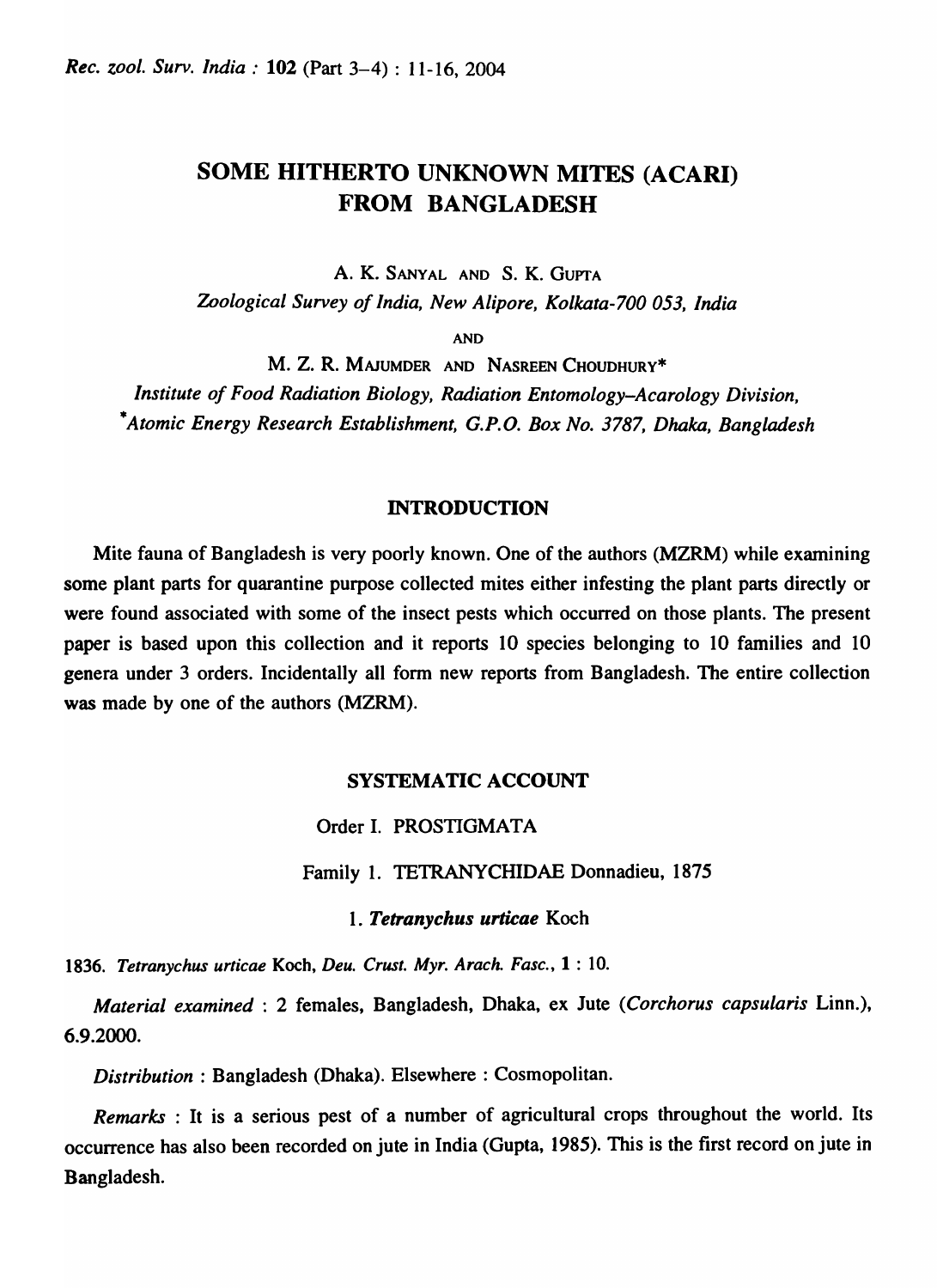### Family 2. BDELLIDAE Duges, 1834

### *2. Bdella maldahensis* Gupta

*1992. Bdella maldahensis* Gupta, In : *State Fauna Ser.* 3, *Fauna of West Bengal,* Part 3, p. 12.

*Material examined:* 2 females, Bangladesh, Sayar, on rose *(Rosa centrifolia* Linn.) leaf feeding upon *Oligonychus biharensis* (Hirst), 21.8.2000.

*Distribution* : Bangladesh (Dhaka). Elsewhere: India.

### Family 3. TARSONEMIDAE Kramer, 1877

### *3. Tarsonemus granarius* Lindquist

*1972. Tarsonemus granarius* Lindquist, *Can. Ent.,* 104 : 1699.

*Material examined* : 2 males, Bangladesh, Dhaka, Sayar, ex coconut *(Cocos nucifera* Linn.) leaf, 21.8.2000; 2 females, Sayar, ex rose leaf infested with round scale insect, 27.9.2000.

*Distribution:* Bangladesh (Dhaka). Elsewhere: India, British IsIs., Canada, Japan.

*Remarks:* The earlier reports indicate its feeding upon decaying grains, humus, grass, fungi, etc. (Hughes, 1976). However, its occurrence on rose leaf infested by scale insect appears to be interesting.

Family 4. TYDEIDAE Kramer, 1877

### *4. Pronematus fleschneri* Baker

*1968. Pronematus fleschneri* Baker, *Ann. Ent. Soc. Am.,* 61(5) : 1092.

*Material examined:* 1 female, Bangladesh, Dhaka, Sayar, ex coconut *(Cocos nucifera* Linn.) infested with mealy bug, 20.7.2000.

*Distribution:* Bangladesh (Dhaka). Elsewhere: India.

*Remarks* : In India, it has been recorded on a number of plants feeding upon several species of spider mites, mostly their eggs (Gupta, 2002). However, its association with mealy bug is interesting. Might be, it fed upon eggs of mealy bugs.

### Family 5. CHEYLETIDAE Leach, 1915

### *5. Hemicheyletia* sp.

*Material examined:* 3 females, Bangladesh, Dhaka, Sayar, ex rose *(Rosa centrifolia* Linn.) infested with round scale insect, 26.9.2000.

*Remarks* : The occurrence of this species on rose leaf infested with scale insect is interesting in the sense that so far no species of this genus has been recorded from such habitat. Due to the damaged condition of the species, the specific identity could not be ascertained.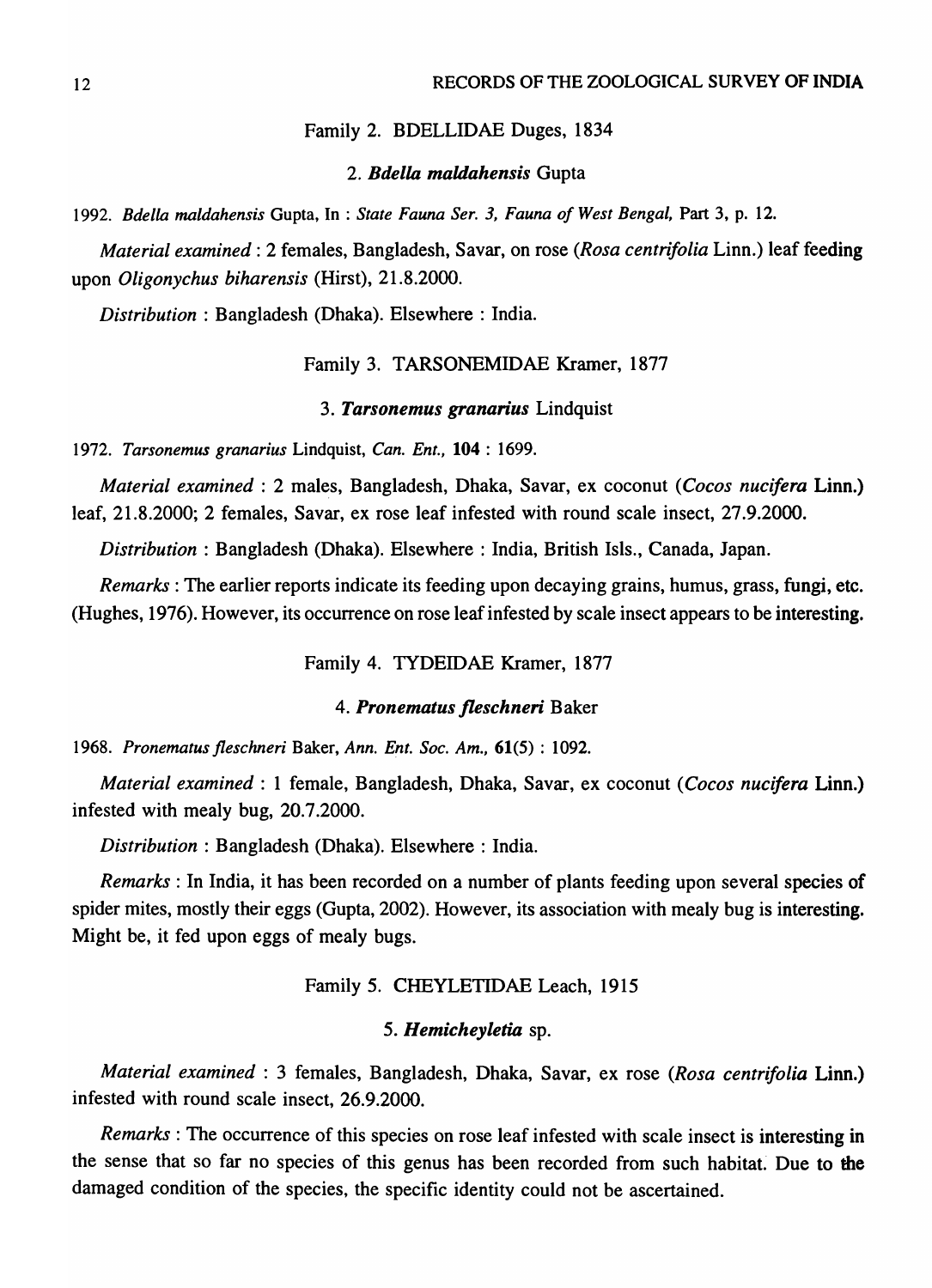## Family 6. PYGMEPHORIDAE Cross, 1965

### *6. Siteroptes* sp.

*Material examined:* 1 female, Bangladesh, Dhaka, Savar, ex rose *(Rosa centrifolia* Linn.) infested with round scale insect, 18.10.2001.

*Remarks:* Due to having inadequate literature, the specific identity could not be ascertained.

## Family 7. MICRODISPIDAE

### *7. Brennandania* sp.

*Material examined:* 2 females, Bangladesh, Dhaka, Savar, ex rose *(Rosa centrifolia* Linn.) infested with round scale insect, 18.10.2001.

*Remarks* : Due to paucity of literature, the specific identity could not be made.

Order II. ASTIGMATA

Family 8. ACARIDAE Leach, 1806

8. *Tyrophagus putrescentiae* (Schrank)

*1781. Acarus putrescentiae* Schrank, *Enum. Inst. Aust. Indig., 521.* 

*Material examined* : 1 female, Bangladesh, Dhaka, Savar, ex coconut infested with mealy bug (?), 20.8.2000; several females, savar, ex guava, associated with white mealy bug (?), 11.12.20002.

*Distribution: Bangladesh (Dhaka). Elsewhere: Cosmopolitan.* 

*Remarks*: The occurrence of this mite on coconut and guava infested with mealy bug is rather interesting as because all the past records of this species were from habitats having mainly fungal infestation and no record is available where this mite has been collected in association with insects.

Order III. CRYPTOSTIGMATA

Family 9. GALUMNIDAE Jacot, 1925

9. *Galumna* sp.

*Material examined* : 6 females, Bangladesh, Dhaka, Savar, ex water hyacinth *(Eichornea crassipes* Solms.), 3.11.2001.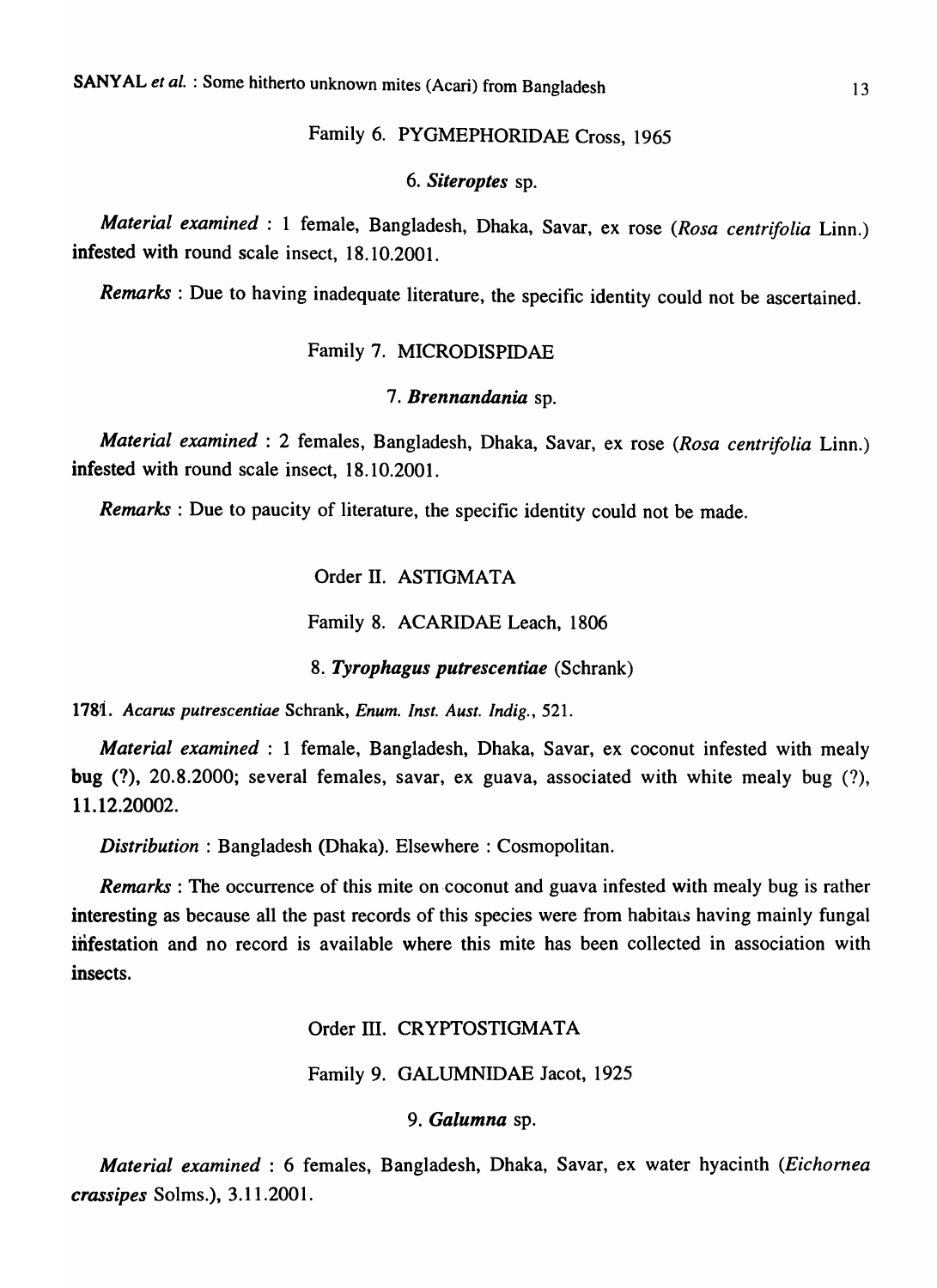### Family 10. ORIBATULIDAE Thor, 1929

### *10. Oribatula* sp.

*Material examined:* 1 female, Bangladesh, Dhaka, Savar, ex coconut *(Cocos nucifera* Linn.) leaf, 21.8.2000; 5 females, Savar, ex books, 29.5.2001.

*Remarks:* The mites of this genus are known to inhabit soil and plants but none has so far been recorded within books and therefore, it is an interesting habitat for this mite wherefrom the present record has been made.

## Keys to orders, families, genera and species treated in this paper (Partly based on Meyer *et al.,* 1973)

1. Ambulacra of legs comprising a median claw with a prominent pre-tarsus or an associated membranous pad or a stalked-sucker-like organ, chelicerae invariably chelate, trichobothria never present on idiosoma, stigma and tracheae absent ........................................................ . ................................................................................... Astigmata *(Tyrophagus putrescentiae)*  Ambulacra of legs not as above, chelicerae chelate or variously modified into piercing stylets or hook-like organ, idiosoma often with trichobothria, a respiratory system usually

present .................................................................................................................................... 2

- 2. Propodosomal trichobothria, when present, usually with conspicuous pseudostigmata, chelicerae rarely chelate dentate; pedipalps various, often tibia and tarsus forming thumbclaw complex, tracheae when present opening by paired stigmata situated between the chelicerae or on the dorsal surface of propodosoma and often with associated peritremes, usually weakly sclerotized mites ..................................................................... Prostigmata, 3
- One pair of propodosomal trichobothria almost invariably present and comprising piliformed, barbed or clavate pseudostigmatid organ arising from conical depressions, the pseudostigmata, chelicerae typically chelate dentate, pedipalps simple, tibia never with a distal claw, tracheal system when present, opening to the exterior in the acetabular cavities of legs I and II or in the form of brachytracheae opening to the legs I  $\&$  II or pseudoshigmata, idiosoma normal, well sclerotized mites ................................................................................. Cryptostigmata, 9
- 3. Gnathosoma with minute palpi lying closely appressed laterally, chelae tiny and stylet like, with 4 pairs of legs, stigma of female opening behind gnathosoma or propodosoma, male without stigma or tracheae, usually a membranous flap-like organ attached to claws ....... 4
- Gnathosoma usually conspicuous, with large chelicerae; palpi usually well developed, rarely without 4 pairs of legs, stigma opens at base of chelicerae, empodium free, pad-like or claw-like arising from tarsus ................................................................................................. 6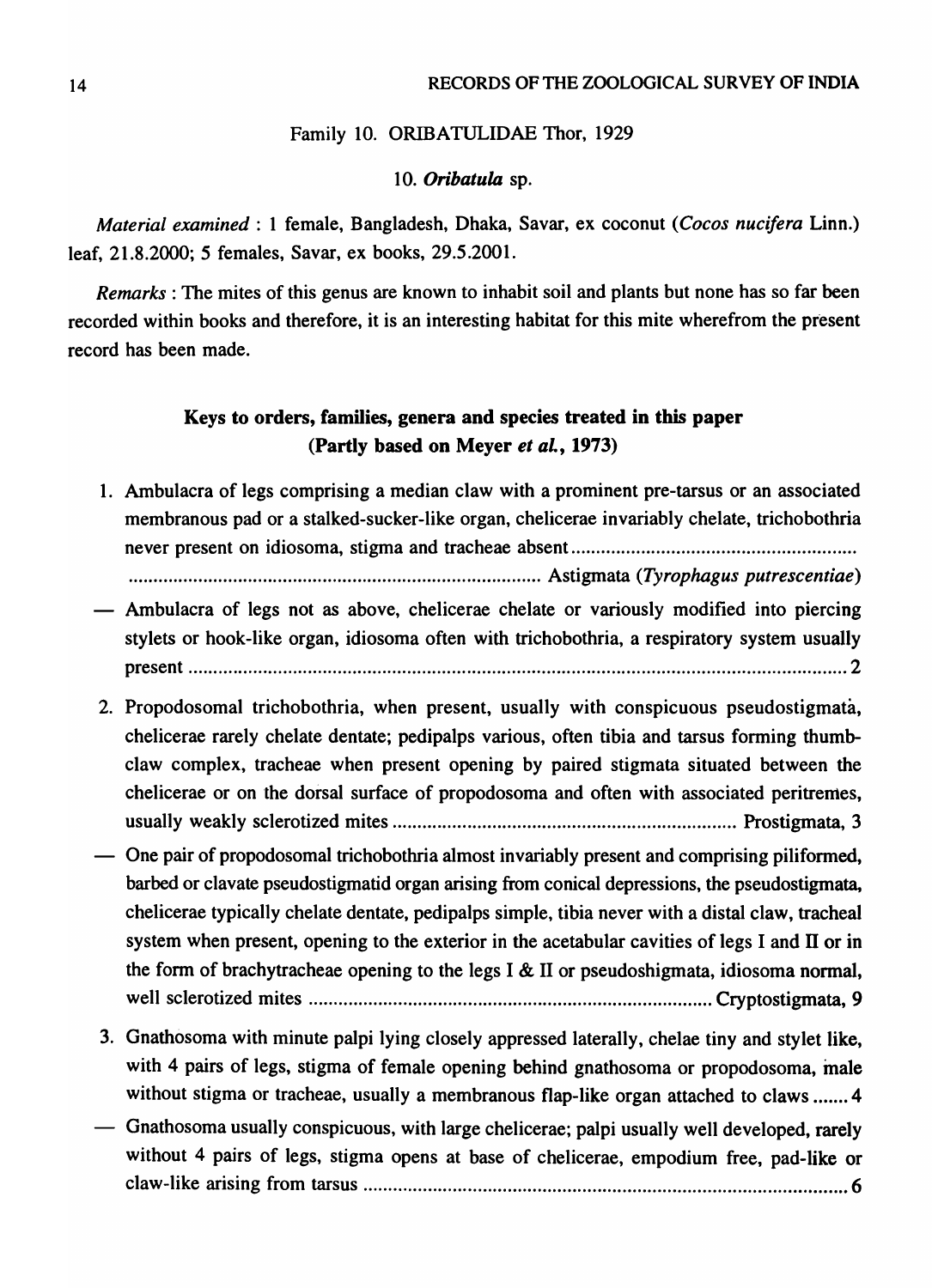|    | 4. Leg IV of female with separate femora and genua, often with claws and membranous                                                                                                |
|----|------------------------------------------------------------------------------------------------------------------------------------------------------------------------------------|
|    | - Leg IV of female when present with fused femora and genua and without claws and empodia;<br>leg IV of male when present usually 4 segmented with a sessile claw  Tarsonemoidea*  |
|    | * Leg IV of female ending in terminal and subterminal whip-like setae  Tarsonemidae**                                                                                              |
|    | ** Pedipalps never prolonged to form snout-like beaks, inner margins of femora IV not<br>modified, tibiotarsus IV not conspicuously incurved, leg IV with terminal claw and        |
|    | *** Gnathosoma longer than wide, palps cylindrical, nearly parallel, dorsal propodosomal<br>shield triangular, apodemes of leg I meet to form sternum, those of legs II, III free, |
|    |                                                                                                                                                                                    |
|    |                                                                                                                                                                                    |
|    | Propodosoma with only one pair of setae, femur I with 3 setiform setae                                                                                                             |
|    |                                                                                                                                                                                    |
| 6. |                                                                                                                                                                                    |
|    |                                                                                                                                                                                    |
|    |                                                                                                                                                                                    |
|    | 7. Cheliceral bases fused or if not fused, not capable of lateral scissors-like motion over                                                                                        |
|    | ∗                                                                                                                                                                                  |
|    |                                                                                                                                                                                    |
|    | - Chelicerae free, attached at base and free to move scissors-like laterally across<br>Bdellidae*                                                                                  |
|    | Six pairs of ventral hysterosomal setae, 4 pairs of trichobothria and undeveloped genital                                                                                          |
|    | ** Hysterosoma with 7 pairs of setae including humeral, palp tibiotarsus with 5 setae                                                                                              |
|    | 8. Cheliceral bases closely fused with gnathosoma and without indication of suture; peritremes<br>usually M-shaped, may be present on gnathosoma*                                  |
|    | Comb-like and sickle-like setae may or may not be present on palp, tarsi II, III, IV and<br>₩.                                                                                     |

\*\* Pedicel of tarsus I normal, about as long as any seta arising on .it, claws on tarsus I smaller than those on tarsus II, but not difficult to discern, mesal paraterminal sensillus of tarsus I setiform not overhanging tips of claws ..................................... *Hemicheyletia*